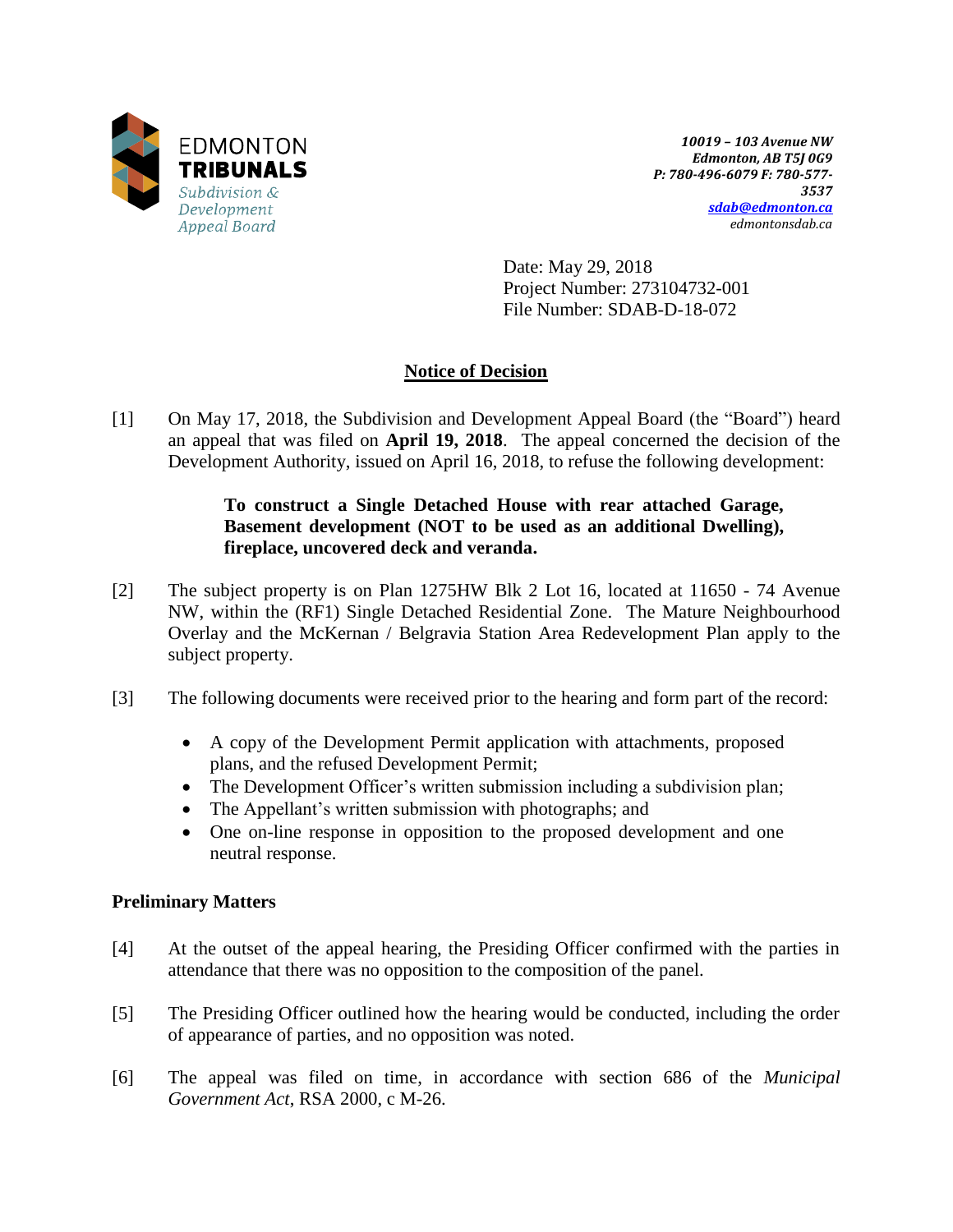#### **Summary of Hearing**

- *i) Position of the Appellant, Mr. T. Sharif*
- [7] Mr. Sharif referenced his written submission and referred to photographs showing developments in the area that are similar to the proposed development.
- [8] He referred to the points in his submission and stated that he will still meet the minimum amenity area requirement with a rear attached garage. In his opinion, the garage is not completely attached to the house and the connecting structure will be used more like a pedway or breezeway.
- [9] He purchased the property because it is a corner lot. It would be difficult to construct a narrow house on a corner lot without a setback variance. He would not have purchased the lot if he was unable to subdivide it and build a narrow house without a setback variance.
- [10] The house will be developed with a large open-to-above living room in the front elevation with a glass wall bedroom/office overlooking the living room to the outside. Even with the rear attached garage there will be an approximately 14 feet by 14 feet amenity area.
- [11] He spoke to neighbouring property owners and received verbal support for the proposed development. The most affected neighbour is his brother and he is the owner and will be the occupier of the proposed house on the abutting lot.
- [12] One neighbour was in opposition to the requested variances. In his opinion, the setback variance will not negatively impact that neighbour as he lives across the rear lane.
- [13] He referred to the photographs showing houses that are under construction in the area, some with rooftop patios, and some that are on corner lots.
- [14] He referred to photographs of other yards to show how they would like to landscape the subject site.
- [15] In response to questions by the Board, he stated that he would like to develop the house with a living wall so as to incorporate the feel of the neighbourhood by including greenery.
- [16] With regard to community consultation, he stated that he spoke to some neighbours but not everyone within the notification radius. He stated that the neighbour in opposition does not live at his property as that house has been abandoned and clarified that there is tall metal fencing surrounding that property that would indicate the house will be torn down.
- [17] He showed the proposed plans to the neighbours during community consultation but does not have anything in writing to support the development.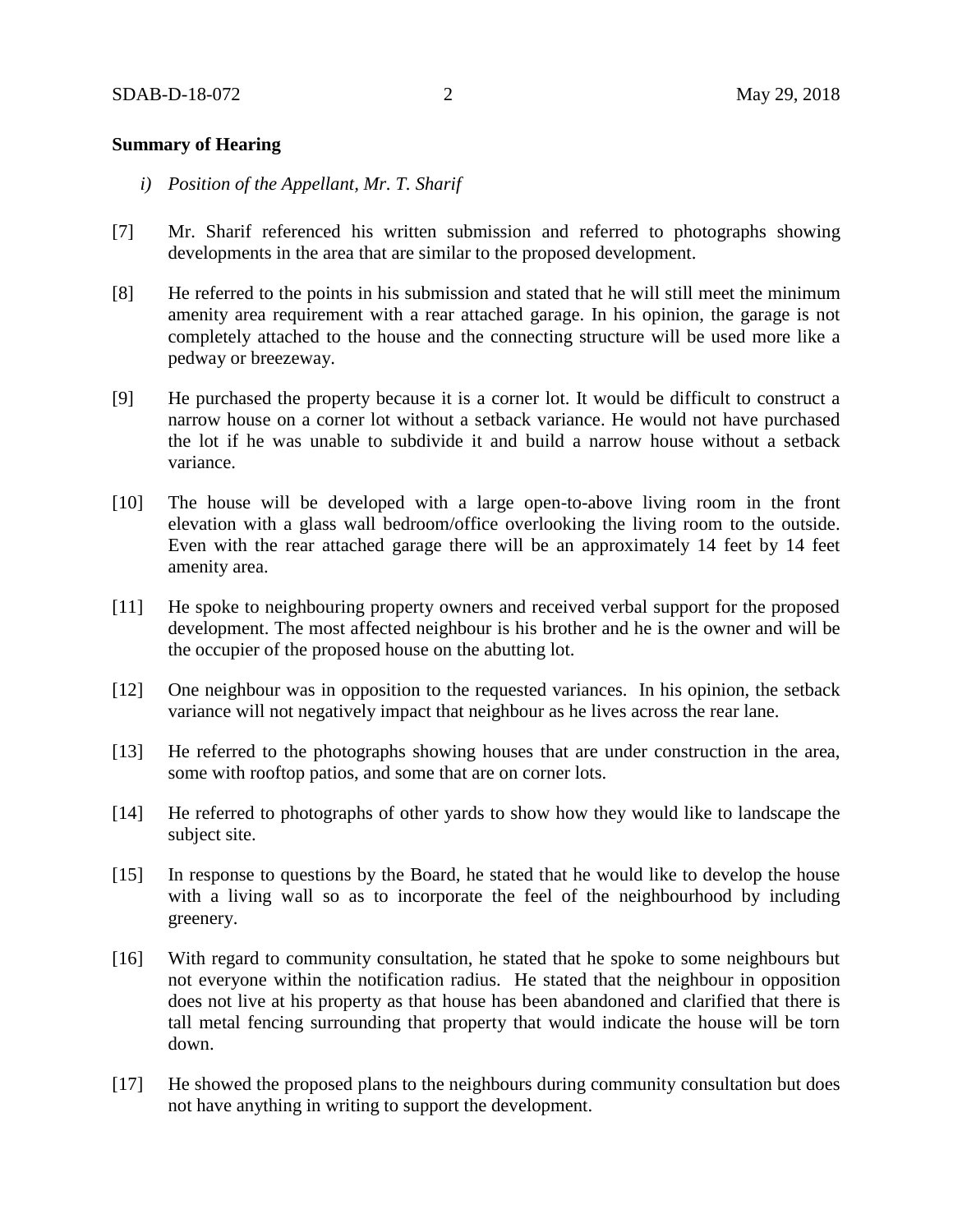- [18] He confirmed that while some of his photos are of houses in the neighbourhood, the majority of the photographs in his submission and outside of the neighbourhood. He confirmed that none of the houses on the street have rear attached garages.
- [19] He acknowledged that building on this specific lot once the subdivision approval is registered will make the proposed development non-conforming.
- [20] He agreed that the proposed development could create a massing effect on neighbouring properties. In his opinion, the living wall facing the street would reduce the massing effect.
- [21] In response to questions posed by the Board, he was not aware what the measurements were for the Utility Right-of-Way along the west side of the property shown on the Plot Plan.
- [22] He clarified that the subdivision of the subject site has been approved but has not been registered. Once he gets approval to build on the subject site, they will register the subdivision. His reason for not registering was that his brother is not ready to develop his lot yet and registration would result in increased taxes to the property.
	- *ii) Position of the Development Officer, Mr. B. Langille*
- [23] The Development Authority provided a written submission and did not attend the hearing.

#### **Decision**

[24] The appeal is **DENIED** and the decision of the Development Authority is **CONFIRMED**. The development is **REFUSED**.

#### **Reasons for Decision**

- [25] The proposed Single Detached House is a Permitted Use in the (RF1) Single Detached Residential Zone.
- [26] The Board notes that the proposed development was refused based on three variances:
	- a. The proposed development violates section 814.3(19) of the *Edmonton Zoning Bylaw* that states that Rear attached Garages shall not be allowed in the Mature Neighbourhood Overlay.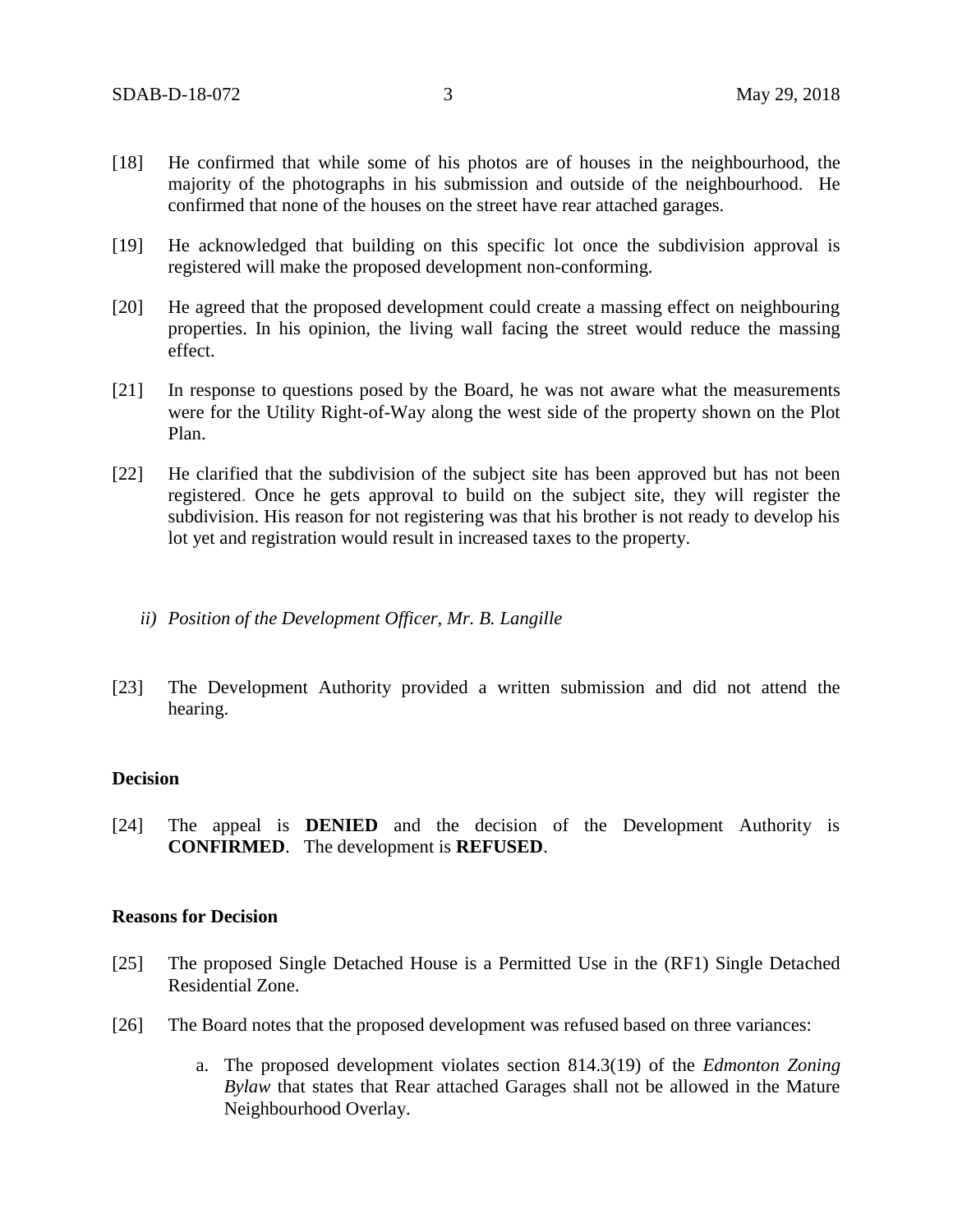- b. Section 814.3(4) of the Mature Neighbourhood Overlay states that the minimum Rear Setback shall be 40 percent of Site Depth and the proposed development is deficient by 7.63 metres (20.78 percent).
- c. Section 814.3(3)(b) of the Mature Neighbourhood Overlay states where a Site Width is greater than 12.0 metres and less than 18.3 metres, the Side Setback requirements of the underlying Zone shall apply.

Section 110.4(11)(c) of the (RF1) Single Detached Residential Zone states on a Corner Site where the building faces the Front Lot Line or the Side Lot Line, the minimum Side Setback abutting the flanking Side Lot Line shall be 20 percent of the Site Width, to a maximum of 4.5 metres. The proposed development is deficient by 2.12 metres in the (west) Side Setback.

- [27] The Board finds that based on the submitted elevation drawings, the two-storey development with a rear attached Garage, and deficient Rear Setback with minimal articulation in the (west) side elevation will create a massing effect along 118 Street.
- [28] The Board does not accept the Appellant's submission that the reason he wanted to build a rear attached Garage was for safety reasons as this can apply to any Single Detached House in the Mature Neighbourhood Overlay. There was no planning reason or hardship submitted to the Board to justify allowing a rear attached Garage.
- [29] The Board notes that although the subdivision of the subject Site has been approved but not registered, the proposed development on the subject Site will create an escalated nonconforming building due to an additional (east) Side Setback variance. Further, based on the evidence submitted, there was no written community support for the proposed development and community consultation was not carried out regarding the additional (east) Side Setback variance that the subdivision would create if the proposed development was approved.
- [30] The Appellant did not address the Development Officer's concerns outlined in the McKernan / Belgravia Station Area Redevelopment Plan, specifically policy 4.4.6(2) that states under *Neighbourhood Infill*, "Ensure that new development respects the character and scale of existing development through the retention of the Mature Neighbourhood Overlay."

Based on the evidence provided, there are no developments in the neighbourhood that are similar in scale or design with the proposed development.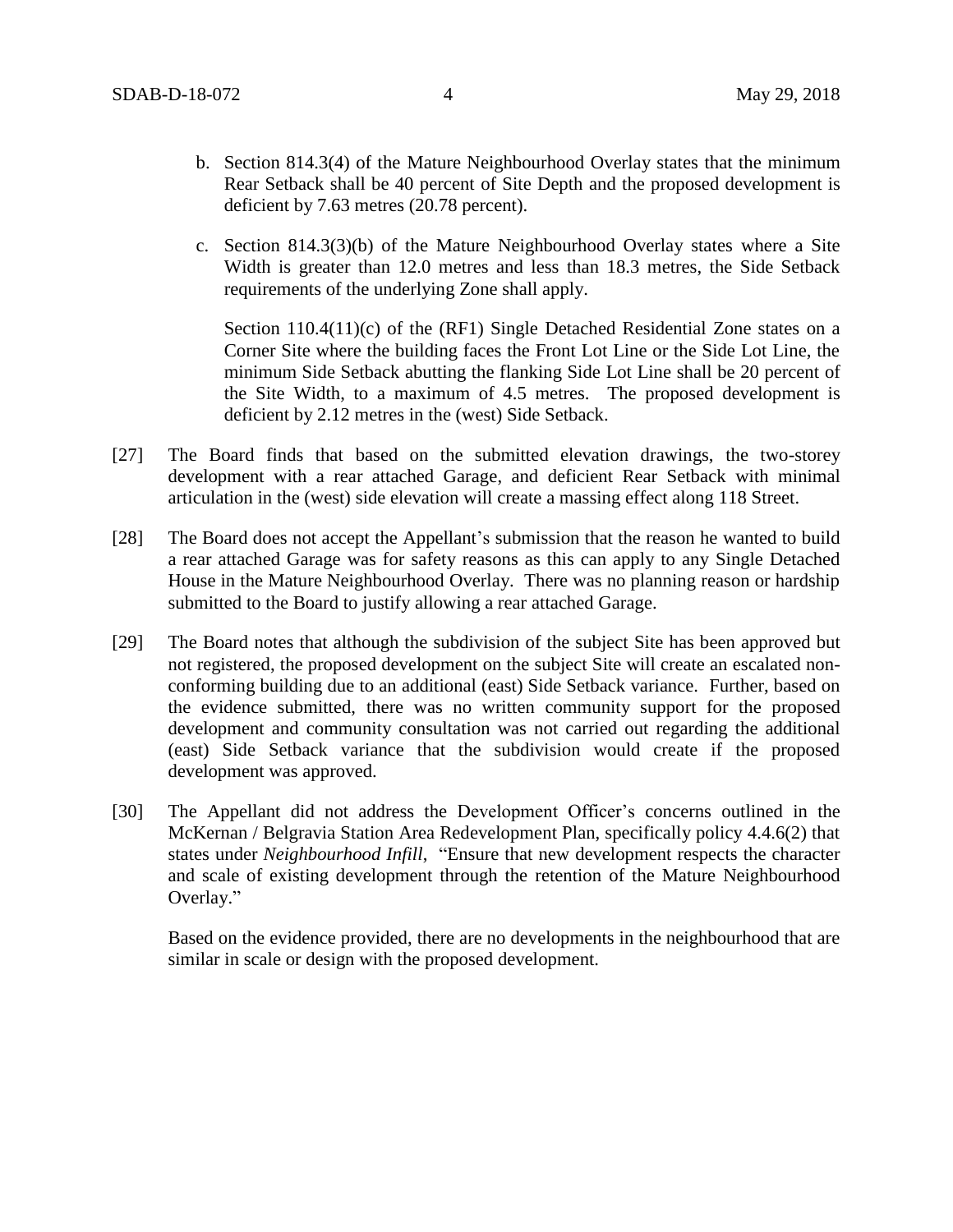[31] Based on the above, it is the opinion of the Board that the proposed development will unduly interfere with the amenities of the neighbourhood, and materially interfere with or affect the use, enjoyment or value of neighbouring parcels of land.

RSC

Mr. B. Gibson, Presiding Officer Subdivision and Development Appeal Board

Board Members in Attendance Mr. V. Laberge; Mr. J. Kindrake; Ms. M. McCallum; Ms. L. Gibson